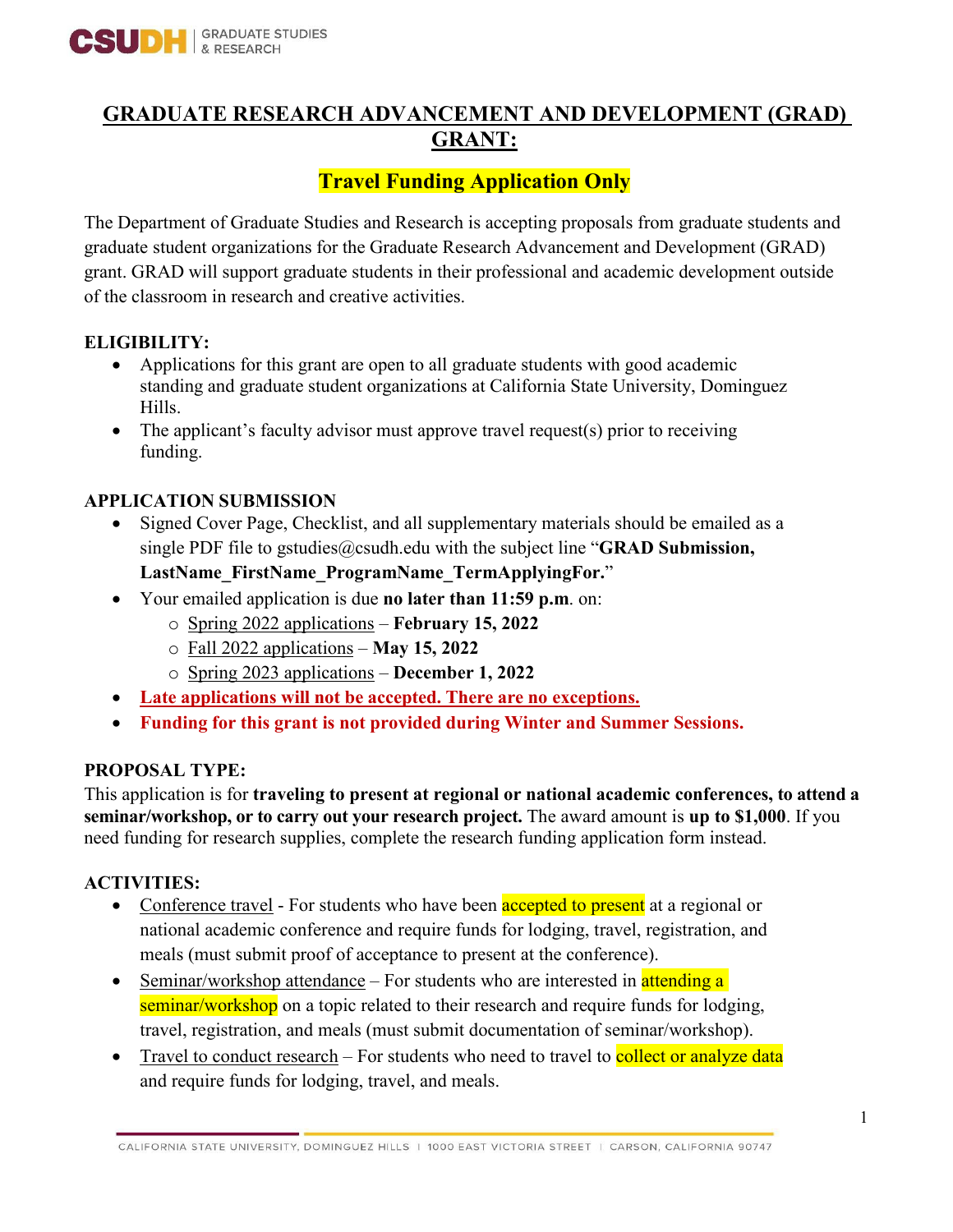

- **All funds MUST be spent and receipts submitted by the following dates**
	- Spring 2022 awards **May 31, 2022**
	- Fall 2022 awards **December 31, 2022**
	- Spring 2023 awards **May 31, 2023**

## **Applications must be reviewed and approved by the GRAD Committee for awards to be funded. DO NOT assume your expenses will be reimbursed until and unless you receive a notice of award from the Graduate Studies and Research office.**

#### **CONTACT:**

For more information, please contact Vanessa Cervantes, Senior Graduate Studies Program Specialist at [vmolina@csudh.edu.](mailto:vmolina@csudh.edu)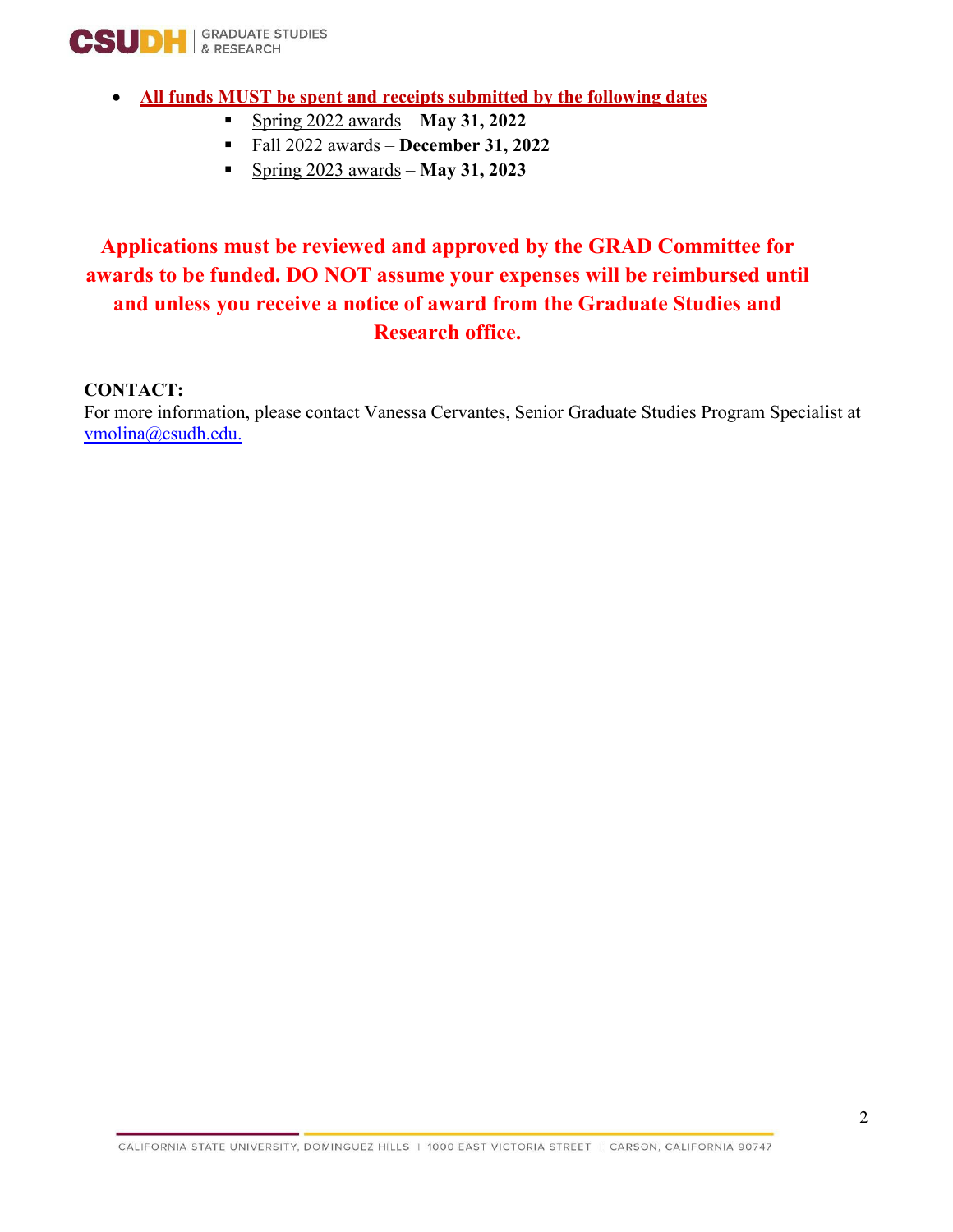

### **PROPOSAL PREPARATION AND SUBMISSION STEPS**

#### **STEP 1: COVER PAGE**

- 1. Complete and sign the COVER PAGE on page 6.
- 2. Secure the signature of your faculty advisor.

#### **STEP 2: ABSTRACT & TRAVEL INFORMATION**

#### • **If presenting at a conference**:

- o Include the ABSTRACT for the research you are presenting (with title)
	- Abstract should be no longer than 500 words.
- o Include your letter of acceptance to present at this conference.
- o Include information regarding the event. A written description of the following information is sufficient:
	- Name of the conference, location of the conference, how the conference will contribute to your academic and professional advancement and development, and number of people estimated to attend

#### • **If attending a seminar/workshop**:

- o Include a DESCRIPTION of the seminar/workshop:
	- Description should be no longer than 500 words.
	- Include the following information:
		- Name of the seminar/workshop, location of the seminar/workshop, how the seminar/workshop will contribute to your academic and professional advancement and development, number of people estimated to attend

#### • **If traveling to conduct research**:

- o Include a DESCRIPTION of the research to be conducted:
	- Description should be no longer than 500 words.
	- Include the following information:
		- Explanation of the research activities taking place, names of all sites, labs, or facilities to be accessed, locations of all sites, labs, or facilities to be accessed, brief justification of why the travel is necessary/why the research activity cannot be conducted locally, how the research activities will contribute to your academic and professional advancement and development

#### **STEP 3: FACULTY ADVISOR ENDORSEMENT**

- 1. Obtain a short letter of recommendation from your faculty advisor.
	- a. Recommendation should be no more than 300 words.
	- b. Recommendation should include how the event will contribute to the academic and professional development of the student(s) and why this particular individual should be considered.

#### **STEP 4: BUDGET**

- Create a spreadsheet with an itemized budget of the total amount requested. Give your best estimate for all applicable items.
	- 1. Travel (Airfares)
	- 2. Transportation (Uber, Lyft, or taxi **Car rental not approved**)
	- 3. Hotel
	- 4. Food (**Alcohol purchases will not be reimbursed**)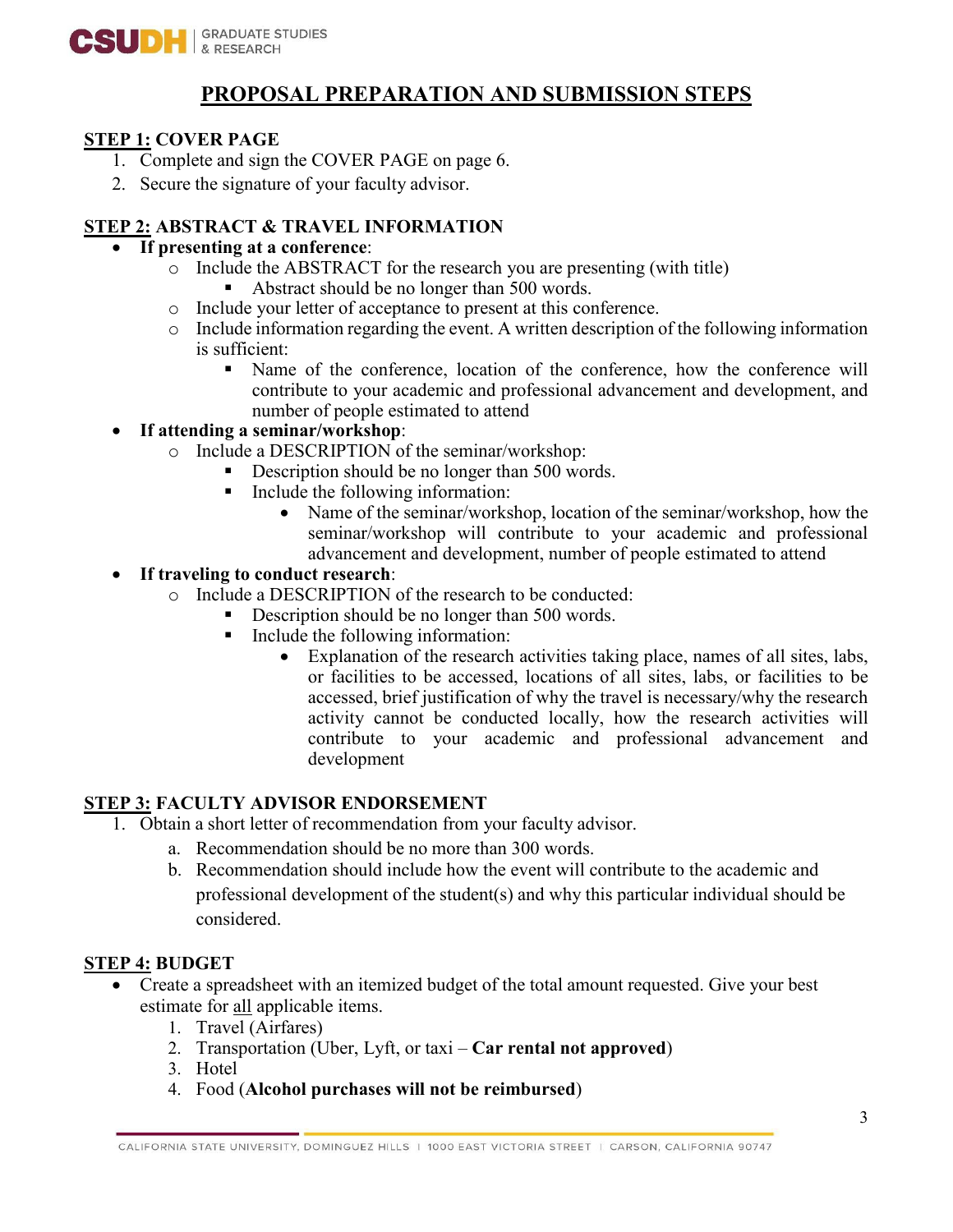

- 5. Conference/seminar/workshop registration
- 6. Facility/lab access fees

#### **STEP 5: TRAVEL REQUEST**

- Download and fill out the following form to include in your final application:
	- o [https://www.csudh.edu/Assets/csudh-sites/accounting-services/docs/Travel-Request-](https://www.csudh.edu/Assets/csudh-sites/accounting-services/docs/Travel-Request-Form.pdf)[Form.pdf](https://www.csudh.edu/Assets/csudh-sites/accounting-services/docs/Travel-Request-Form.pdf)
- You only need to fill out the following sections:
	- o Name of Traveler
	- o Traveler Type
- o Purpose of Trip o Destination
- o Traveler's Signature
- o Out-of-State Addendum

 $O$  Date(s) of Trip o Trip Details

#### **STEP 6: LIABILITY RELEASE FORM**

- Each student must complete a release liability form to include in the final application: [https://www.csudh.edu/Assets/csudh-sites/student-life/docs/student-organizations/2016-](https://www.csudh.edu/Assets/csudh-sites/student-life/docs/student-organizations/2016-2017/csudh.waivers.pdf) [2017/csudh.waivers.pdf](https://www.csudh.edu/Assets/csudh-sites/student-life/docs/student-organizations/2016-2017/csudh.waivers.pdf)
- You only need to fill out the following sections on the Release of Liability Form.
	- o [Activity](https://www.csudh.edu/Assets/csudh-sites/student-life/docs/student-organizations/2016-2017/csudh.waivers.pdf) o Activity Date(s)
- o Activity Location o Participants
- Signature o Participants Name
	- o Date

**STEP 7: APPLICATION CHECKLIST**

and Time(s)

• Please use the Application Checklist on page 7 and include the completed checklist in the final PDF.

#### **STEP 8: CREATE SUBMISSION FILE**

- 1. Using "**GRAD\_LastName\_FirstName\_ProgramName\_TermApplyingFor**" as the name for the PDF submission file, create a single PDF file by merging the above documents in the following order:
	- I. Cover Page
	- II. Abstract/Conference Information
		- i. Conference Acceptance
	- III. Faculty Advisor Endorsement
	- IV. Budget
	- V. Travel Request Form
	- VI. Liability Release Form
	- VII. Application Checklist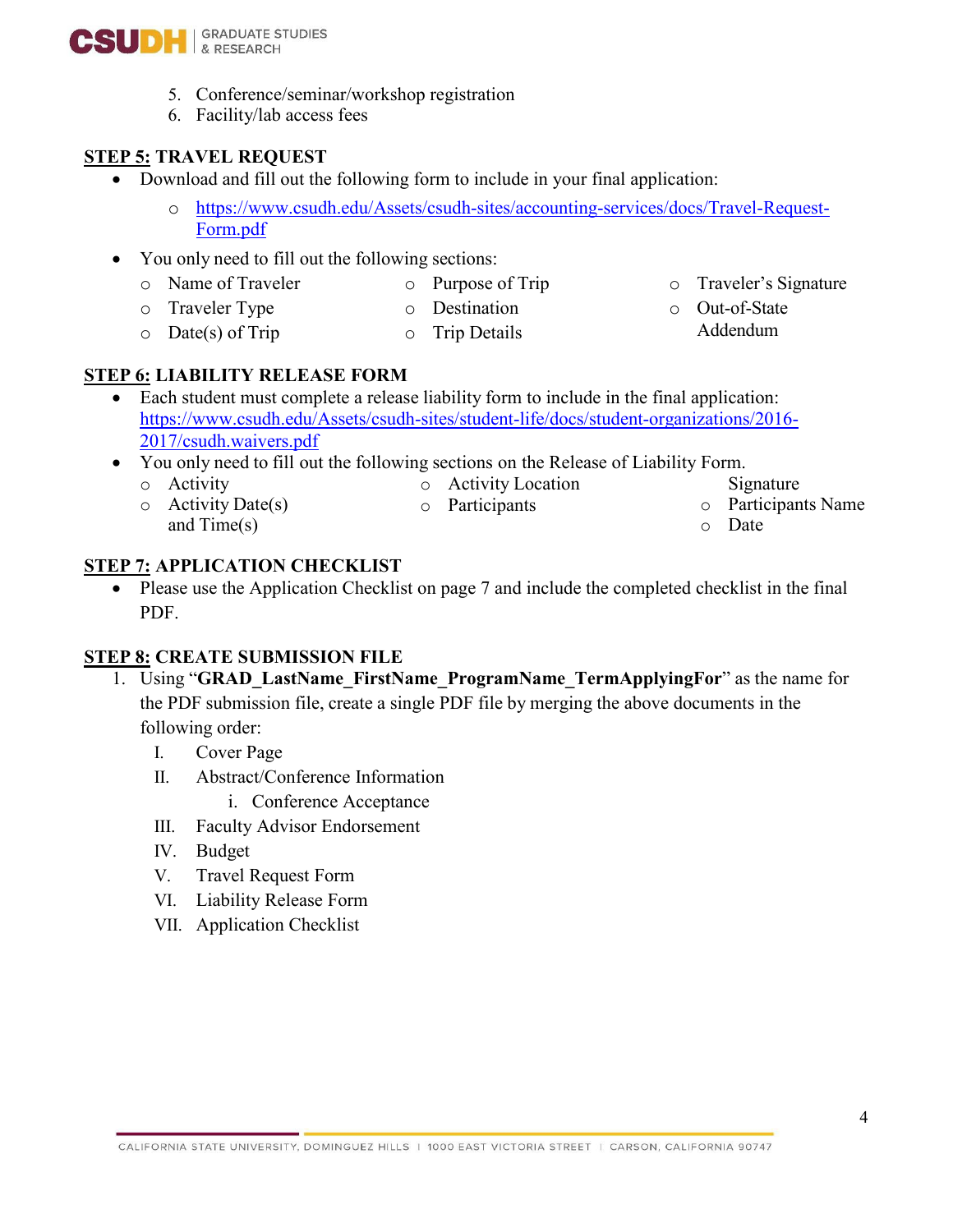

### **REIMBURSEMENT AFTER YOUR EVENT:**

Reimbursement will occur upon approval of your application **and** after your event. To be reimbursed, please submit the following documentation **after** your event:

- 1. **PROOF OF ATTENDANCE** (Only if you are pre-approved)
	- Please provide both of the following to show proof of the attendance:
		- 1. Picture of yourself at the event.
		- 2. Pamphlet of event that includes your name as the presenter (If you are a part of a group presenting and your name is not listed, please discuss further options with Vanessa Cervantes.)
- 2. **RECEIPTS**
	- While attending the event, student must save all original receipts:
		- 1. Travel (Airfares)
		- 2. Transportation (Uber, Lyft, or Taxi **Car rental not approved**)
		- 3. Hotel
		- 4. Food (**Alcohol will not be reimbursed**)
		- 5. Conference registration
	- It is of the utmost importance that all receipts are submitted in person to the Graduate Studies and Research office (I&I 3100). Must be original receipts; please do not scan or take pictures of receipts (online purchases for airfare, transportation, etc., can be printed or submitted by email).
	- If you are driving to the event by car, keep track of mileage usage (example: use Google Maps showing mileage from Point A to Point B and submit a printed copy.)
	- **Failure to submit all original receipts may result in no reimbursement.**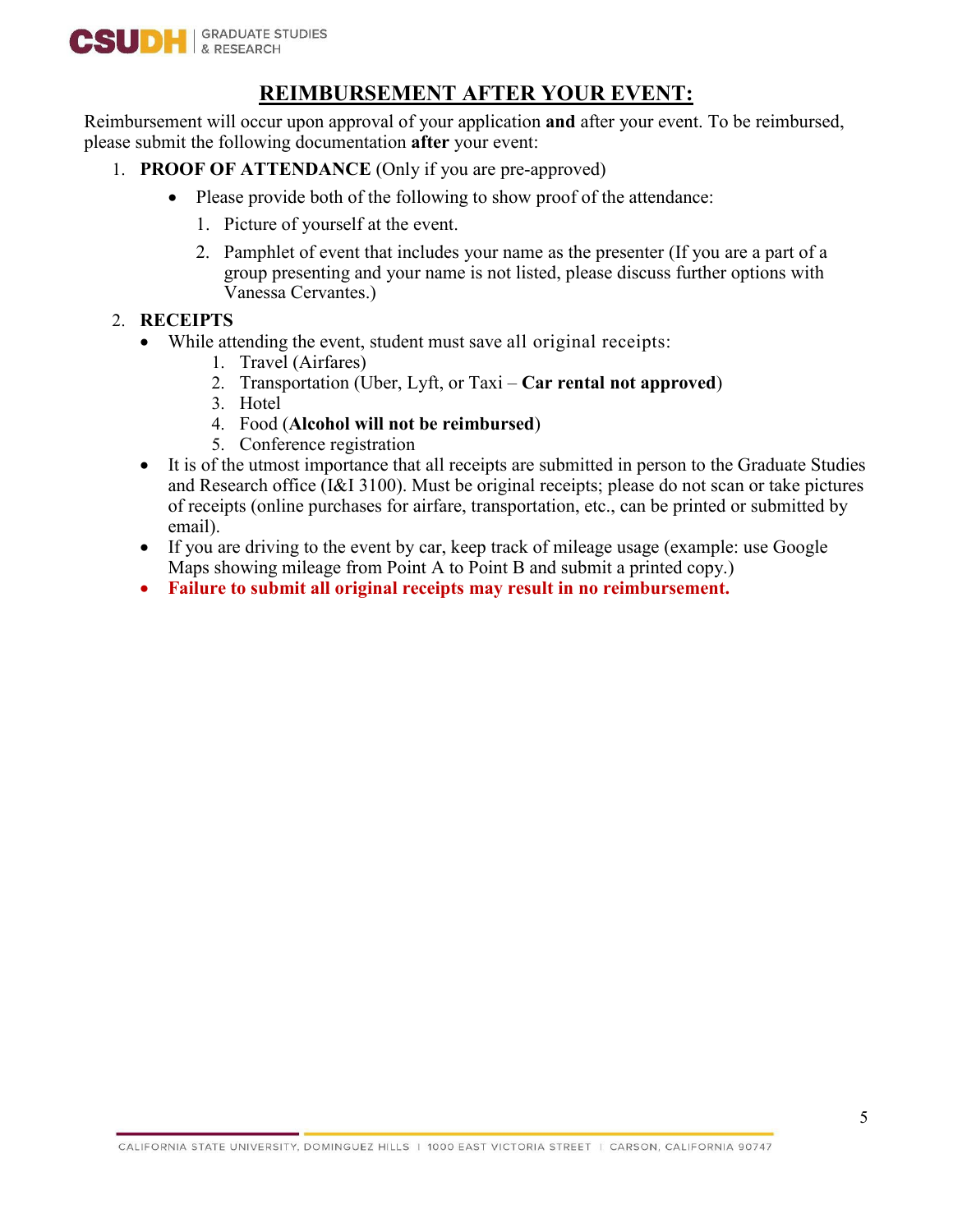

# **COVER PAGE**

Please submit this cover page together with all supplementary documents as a **single PDF document** via email with the subject line **"GRAD Submission, LastName\_FirstName\_ProgramName\_TermApplyingFor"**  to [vmolina@csudh.edu.](mailto:vmolina@csudh.edu) 

**Your email must be received no later than 11:59 PM on the listed deadline for the term you are applying for.** 

| <b>Presentation/Project Title:</b> |  |
|------------------------------------|--|
| 250 characters max                 |  |
| <b>Student Name:</b>               |  |
| Phone:                             |  |
| Email:                             |  |
| College:                           |  |
| Department:                        |  |
| <b>Event Date(s):</b>              |  |
| <b>Amount Requested:</b>           |  |
| <b>Estimated Attendance:</b>       |  |
| (If applicable)                    |  |

*Your signature indicates your support of the enclosed application (required):*

| <b>Student Name:</b>              |  |
|-----------------------------------|--|
| <b>Student Signature:</b>         |  |
| <b>Faculty Advisor Name:</b>      |  |
| <b>Faculty Advisor Signature:</b> |  |